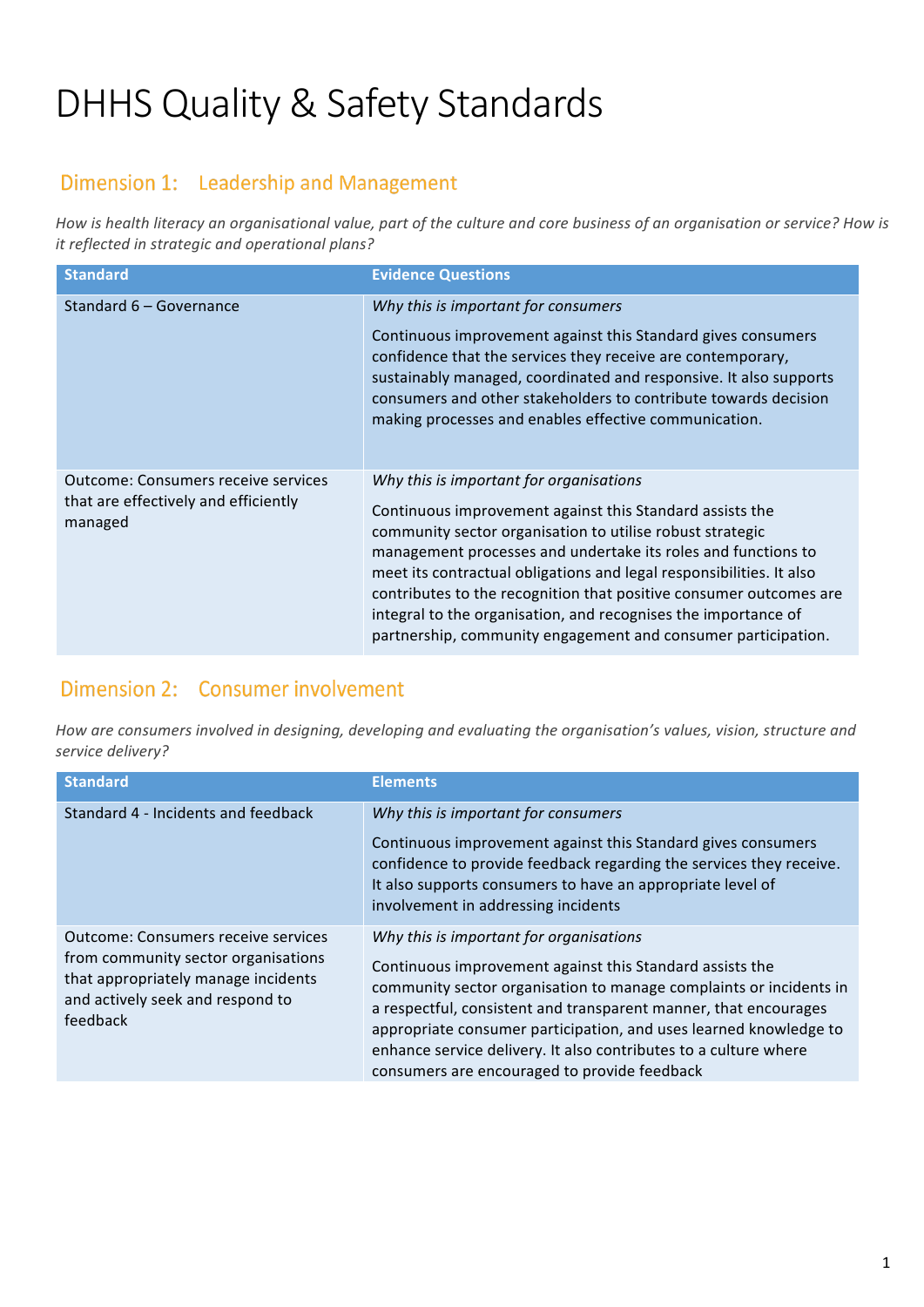#### Dimension 3: Workforce

How does the organisation encourage and support the health workforce to develop effective health literacy practices? Has it identified the workforce's needs for health literacy development and capacity? Has the organisation's health *literacy performance been evaluated?*

| <b>Standard</b>                                                                                                                    | <b>Elements</b>                                                                                                                                                                                                                                                                                                               |
|------------------------------------------------------------------------------------------------------------------------------------|-------------------------------------------------------------------------------------------------------------------------------------------------------------------------------------------------------------------------------------------------------------------------------------------------------------------------------|
| Standard 3 - Workforce                                                                                                             | Why this is important for consumers<br>Continuous improvement against this Standard gives consumers<br>confidence that the service employs staff and volunteers that are<br>professional, competent and supported to effectively respond to<br>consumer needs.                                                                |
| <b>Outcome: Consumers receive services</b><br>that are provided by appropriately<br>trained and supported staff and<br>volunteers. | Why this is important for organisations<br>Continuous improvement against this Standard assists the<br>community sector organisation's workforce to conduct themselves<br>in a professional manner, be aware of their roles and<br>responsibilities, and to contribute towards the achievement of the<br>organisation's goals |

# Dimension 4: Meeting the Needs of the Population

How does service delivery make sure that consumers with low health literacy are able to participate effectively in their care and have their health literacy needs identified and met (without experiencing any stigma or being labelled as having *low health literacy)?* How is meeting the needs of the population monitored?

| <b>Standard</b>                                                                                                                                                  | <b>Elements</b>                                                                                                                                                                                                                                                        |
|------------------------------------------------------------------------------------------------------------------------------------------------------------------|------------------------------------------------------------------------------------------------------------------------------------------------------------------------------------------------------------------------------------------------------------------------|
| Standard 5 - Consumer Information                                                                                                                                | Why this is important for consumers<br>Continuous improvement against this Standard gives consumers<br>confidence that their personal information is appropriately managed<br>and that their confidentiality is respected                                              |
| Consumers receive services that recognise<br>and respect their right to have their<br>personal information<br>managed in an appropriately confidential<br>manner | Why this is important for organisations<br>Continuous improvement against this Standard assists community<br>sector organisations to recognise and meet their legal and ethical<br>obligations in respecting the rights of consumers to appropriate<br>confidentiality |